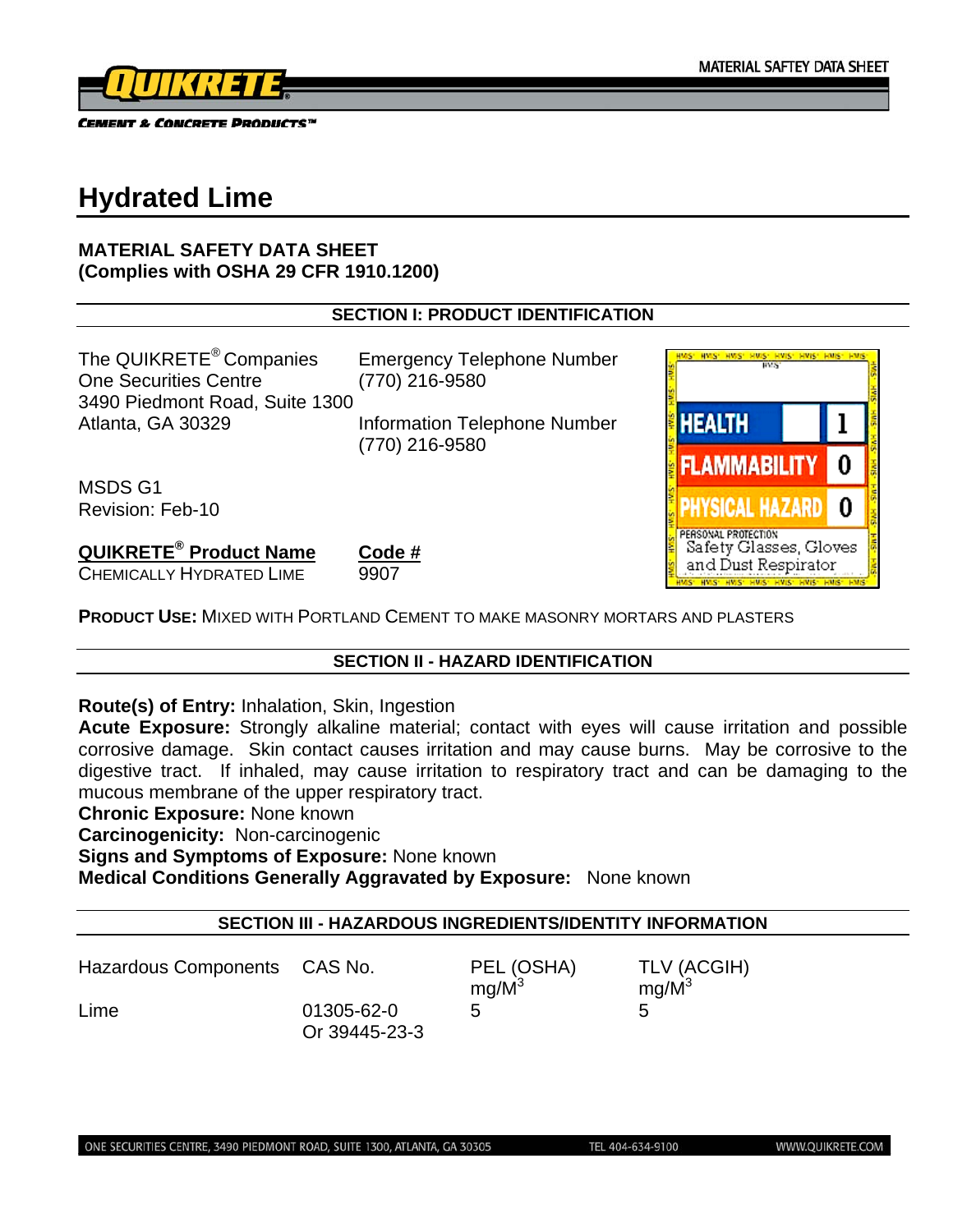

#### **CEMENT & CONCRETE PRODUCTS"**

#### **SECTION IV – First Aid Measures**

**Eyes:** Immediately flush eye thoroughly with water. Continue flushing eye for at least 15 minutes, including under lids, to remove all particles. Call physician immediately.

**Skin:** Wash skin with cool water and pH-neutral soap or a mild detergent. Seek medical treatment if irritation or inflammation develops or persists. Seek immediate medical treatment in the event of burns.

**Inhalation:** Remove person to fresh air. If breathing is difficult, administer oxygen. If not breathing, give artificial respiration. Seek medical help if coughing and other symptoms do not subside. **Ingestion:** Do not induce vomiting. If conscious, have the victim drink plenty of milk or water, followed by fruit juices or dilute vinegar to neutralized the alkali and call a physician immediately.

#### **SECTION V - FIRE AND EXPLOSION HAZARD DATA**

**Flammability:** Noncombustible and not explosive. **Auto-ignition Temperature:** Not Applicable **Flash Points:** Not Applicable

#### **SECTION VI – ACCIDENTAL RELEASE MEASURES**

If spilled, use dustless methods (vacuum) and place into covered container for disposal (if not contaminated or wet). Use adequate ventilation to keep exposure to airborne contaminants below the exposure limit.

#### **SECTION VII - PRECAUTIONS FOR SAFE HANDLING AND STORAGE**

DO NOT BREATHE DUST. In dusty environments, the use of an OSHA, MSHA or NIOSH approved respirator and tight fitting goggles is recommended.

# **SECTION VIII – EXPOSURE CONTROL MEASURES**

**Engineering Controls:** Local exhaust can be used, if necessary, to control airborne dust levels.

**Personal Protection:** The use of barrier creams or impervious gloves, boots and clothing to protect the skin from contact is recommended. Following work, workers should shower with soap and water. Precautions must be observed because burns occur with little warning -- little heat is sensed.

WARN EMPLOYEES AND/OR CUSTOMERS OF THE HAZARDS AND REQUIRED OSHA PRECAUTIONS ASSOCIATED WITH THE USE OF THIS PRODUCT.

**Exposure Limits:** Consult local authorities for acceptable exposure limits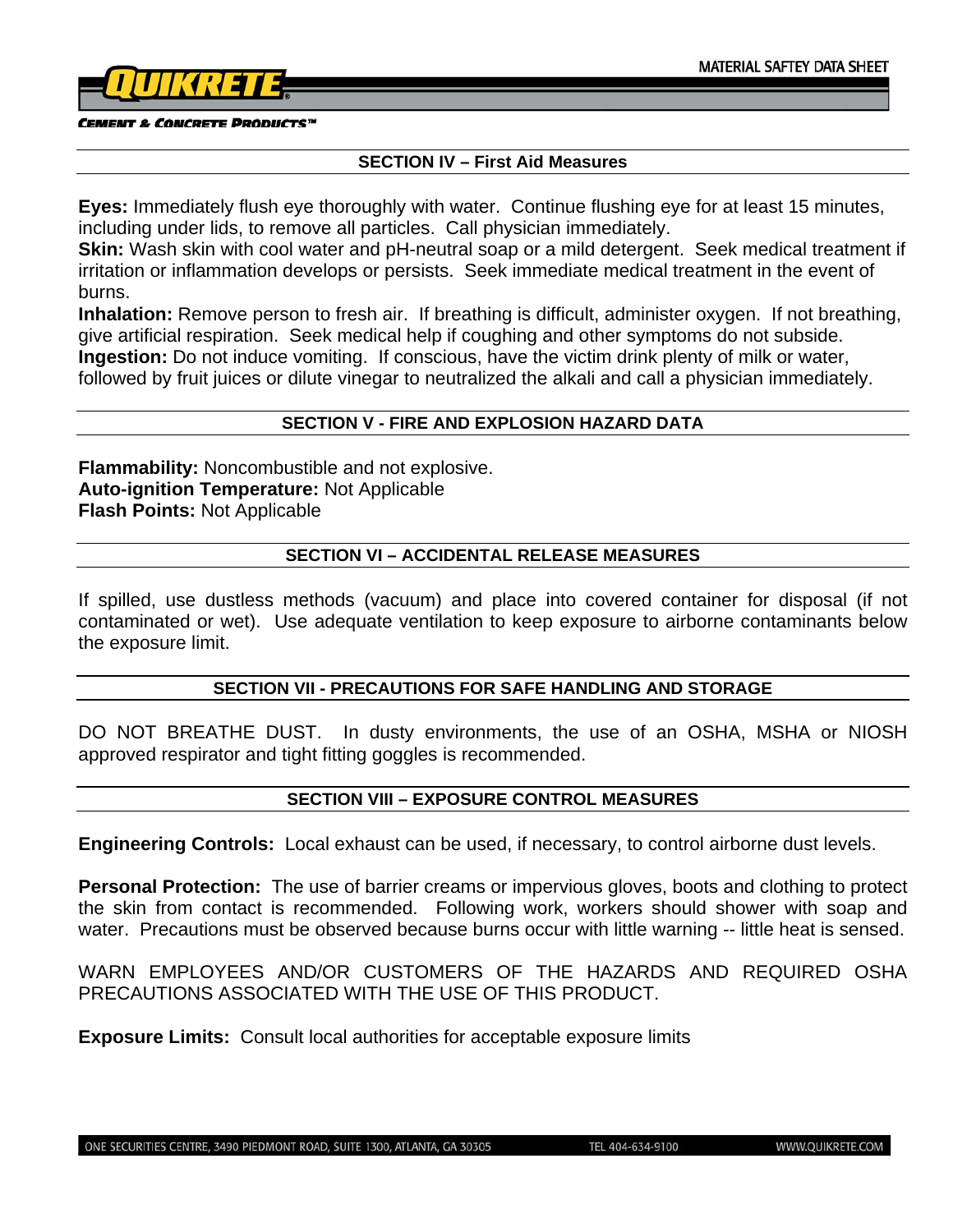

#### CEMENT & CONCRETE PRODUCTS™

#### **SECTION IX - PHYSICAL/CHEMICAL CHARACTERISTICS**

| Appearance:              |
|--------------------------|
| <b>Melting Point:</b>    |
| <b>Vapor Pressure:</b>   |
| <b>Evaporation Rate:</b> |
| Odor:                    |

**Appearance:** White powder **Specific Gravity:** 2.2 to 2.6 **NA Boiling Point:**  $>2850$  °C Not Applicable **Vapor Density:** Not Applicable Not Applicable **Solubility in Water:** 0.1g/100 g **Odor:** Low **pH @ 25 C (Saturated):** 11.7

# **SECTION X - REACTIVITY DATA**

**Stability:** Stable. **Incompatibility (Materials to Avoid):** None known **Hazardous Decomposition or By-products:** None **Hazardous Polymerization:** Will Not Occur. **Condition to Avoid:** Keep dry until used to preserve product utility.

#### **SECTION XI – TOXICOLOGICAL INFORMATION**

**Routes of Entry:** Inhalation, Ingestion **Toxicity to Animals:** 

LD50: Not Available

LC50: Not Available

**Chronic Effects on Humans:** Conditions aggravated by exposure include eye disease, skin disorders and Chronic Respiratory conditions.

**Special Remarks on Toxicity:** Not Available

#### **SECTION XII – ECOLOGICAL INFORMATION**

**Ecotoxicity:** Not Available **BOD5 and COD:** Not Available **Products of Biodegradation:** Not available **Toxicity of the Products of Biodegradation:** Not available **Special Remarks on the Products of Biodegradation:** Not available

#### **SECTION XIII – DISPOSAL CONSIDERATIONS**

**Waste Disposal Method:** The packaging and material may be land filled; however, material should be covered to minimize generation of airborne dust. This product is not classified as a hazardous waste under the authority of the RCRA (40CFR 261) or CERCLA (40CFR 117&302).

#### **SECTION XIV – TRANSPORT INFORMATION**

**DOT/UN Shipping Name:** Non-regulated **DOT Hazard Class:** Non-regulated

ONE SECURITIES CENTRE, 3490 PIEDMONT ROAD, SUITE 1300, ATLANTA, GA 30305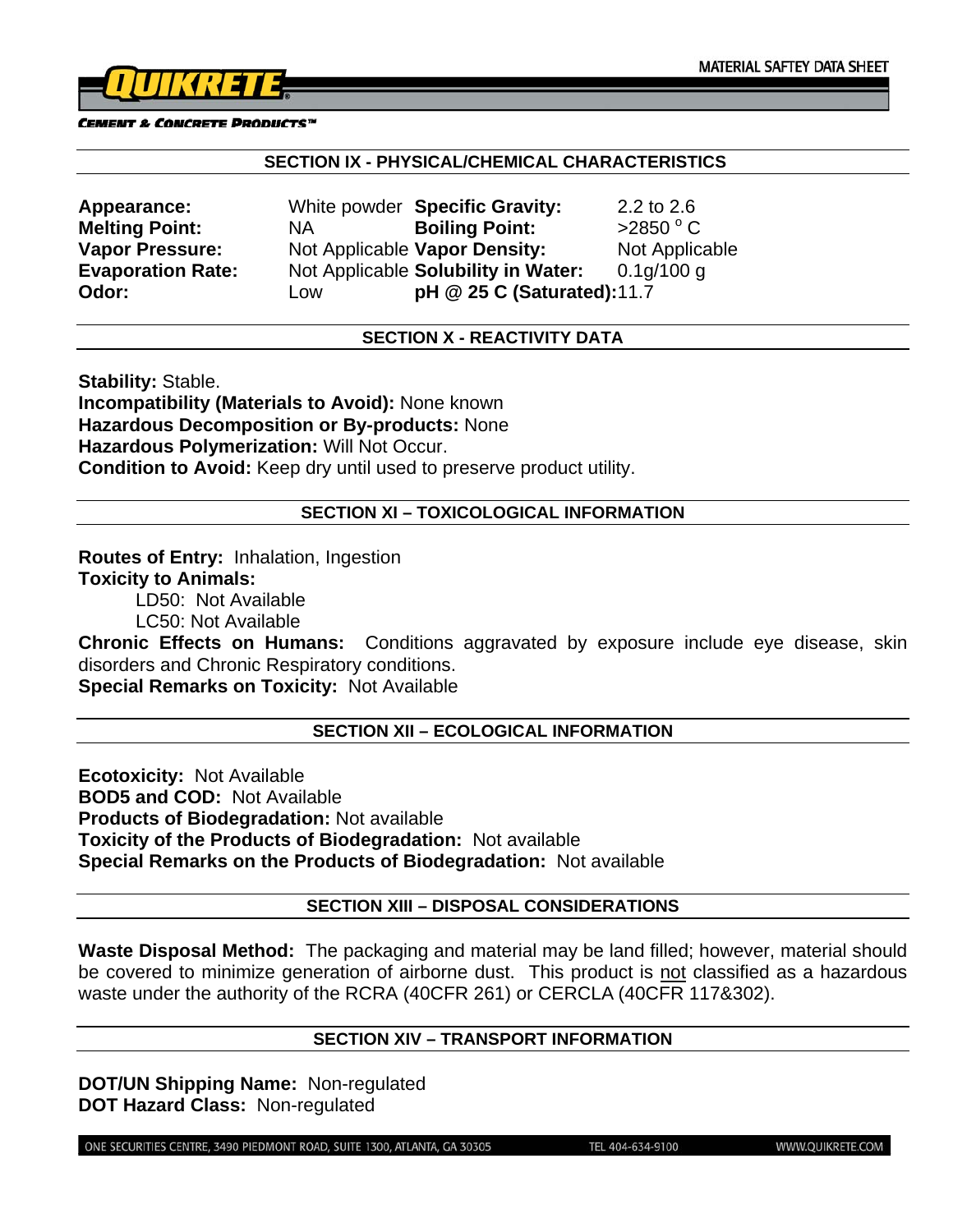

CEMENT & CONCRETE PRODUCTS™

**Shipping Name:** Non-regulated

Non-Hazardous under U.S. DOT and TDG Regulations

#### **SECTION XV – OTHER REGULATORY INFORMATION**

**US OSHA 29CFR 1910.1200:** Considered hazardous under this regulation and should be included in the employers hazard communication program

**SARA (Title III) Sections 311 & 312:** Not subject to reporting requirements

**SARA (Title III) Section 313:** Not subject to reporting requirements

**TSCA (May 1997):** All components are on the TSCA inventory list

**Federal Hazardous Substances Act**: Is a hazardous substance subject to statues promulgated under the subject act

**Canadian Environmental Protection Act:** Not listed

**Canadian WHMIS:** Considered to be a hazardous material under the Hazardous Products Act as defined by the Controlled Products Regulations and and subject to the requirements of Health Canada's Workplace Hazardous Material Information (WHMIS). This product has been classified according to the hazard criteria of the Controlled Products Regulation (CPR). This document complies with the WHMIS requirements of the Hazardous Products Act (HPA) and the CPR.

# **SECTION XVI – OTHER INFORMATION**

| HMIS-III: |                         | Health $- 0 = No$ significant health risk                              |
|-----------|-------------------------|------------------------------------------------------------------------|
|           |                         | $1 =$ Irritation or minor reversible injury possible                   |
|           |                         | $2$ = Temporary or minor injury possible                               |
|           |                         | $3$ = Major injury possible unless prompt action is taken              |
|           |                         | 4 = Life threatening, major or permanent damage possible               |
|           | Flammability-           | $0 =$ Material will not burn                                           |
|           |                         | $1 =$ Material must be preheated before ignition will occur            |
|           |                         | $2$ = Material must be exposed to high temperatures before ignition    |
|           |                         | 3 = Material capable of ignition under normal temperatures             |
|           |                         | 4 = Flammable gases or very volatile liquids; may ignite spontaneously |
|           | <b>Physical Hazard-</b> | $0 =$ Material is normally stable, even under fire conditions          |
|           |                         | 1 = Material normally stable but may become unstable at high temps     |
|           |                         | $2$ = Materials that are unstable and may undergo react at room temp   |
|           |                         | $3$ = Materials that may form explosive mixtures with water            |
|           |                         | $4$ = Materials that are readily capable of explosive water reaction   |
|           | <b>Abbreviations:</b>   |                                                                        |
|           | <b>ACGIH</b>            | American Conference of Government Industrial Hygienists                |
|           | <b>CAS</b>              | <b>Chemical Abstract Service</b>                                       |
|           | <b>CERCLA</b>           | Comprehensive Environmental Response, Compensation & Liability Act     |
|           | <b>CFR</b>              | Code of Federal Regulations                                            |
|           | <b>CPR</b>              | <b>Controlled Products Regulations (Canada)</b>                        |
|           | <b>DOT</b>              | Department of Transportation                                           |
|           | <b>IARC</b>             | International Agency for Research                                      |
|           | <b>MSHA</b>             | Mine Safety and Health Administration                                  |

TEL 404-634-9100